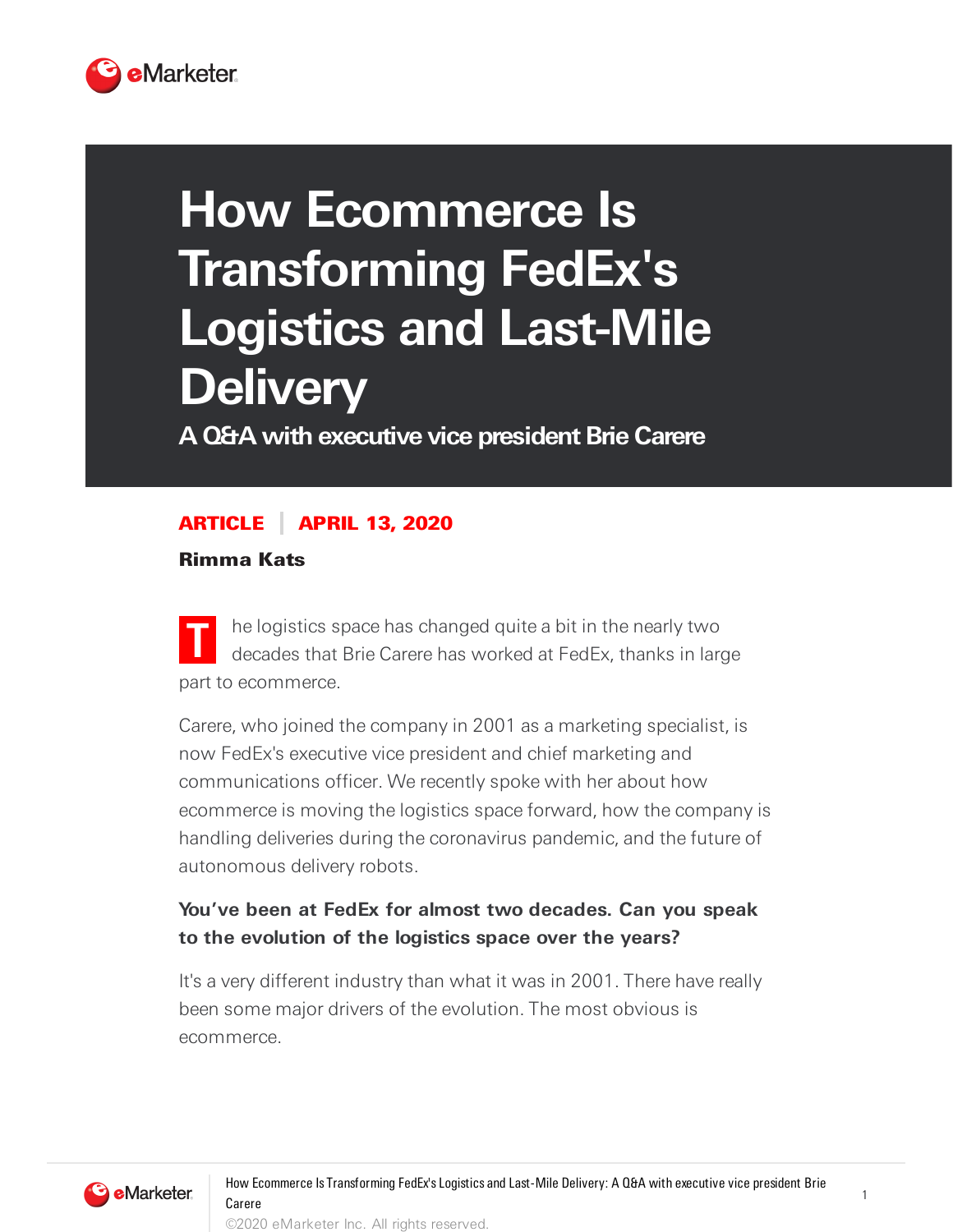When I think back to the percentage of our business in 2001 that was ecommerce, it was negligible. Now in the US—and especially when we're talking about the personal delivery element of logistics—about 90% of the growth in the parcel market is driven by ecommerce. And it's driving growth in absolute terms as well. There will be about 100 million packages delivered per day by 2026.

Additionally, FedEx evolved from being predominantly a B2B company to also being a B2C. We think about our customers and their customers, as well as our direct relationship with the end recipient who's receiving their packages from us.

# **How do you think retailers will elevate competition over fast shipping?**

As retailers look to compete with Amazon, fast shipping is sort of table stakes. Back in 2001, we talked a lot about reliability. Reliability is now table stakes. And fast shipping is absolutely table stakes. You're going to see more retailers adopt same-day shipping, and I think you're going to also see the big players move to overnight.

There's a lot of discussion in the market about same-day shipping. It's needed for things that you absolutely must have—and the two categories that come up the most often are pharmacy and grocery. Most US consumers don't know what they're going to eat for dinner tonight; same-day matters in those scenarios.

But for most categories, such as general merchandise and apparel, overnight shipping is really the sweet spot where you're going to see retailers move from same-day to overnight. And why does that matter? Because most of us shop at night. We're home from work, the kids are in bed, and same-day is just not plausible when shopping [online] at 8pm. You don't want somebody trying to deliver at midnight or 3am.

The other segment where there will be increased competition, something that still doesn't get enough conversation, is returns. What retailers recognize—good retailers who understand conversion and checkout—is that retail policies and speed of returns really matter. There's a huge portion of consumers who are not going to make their

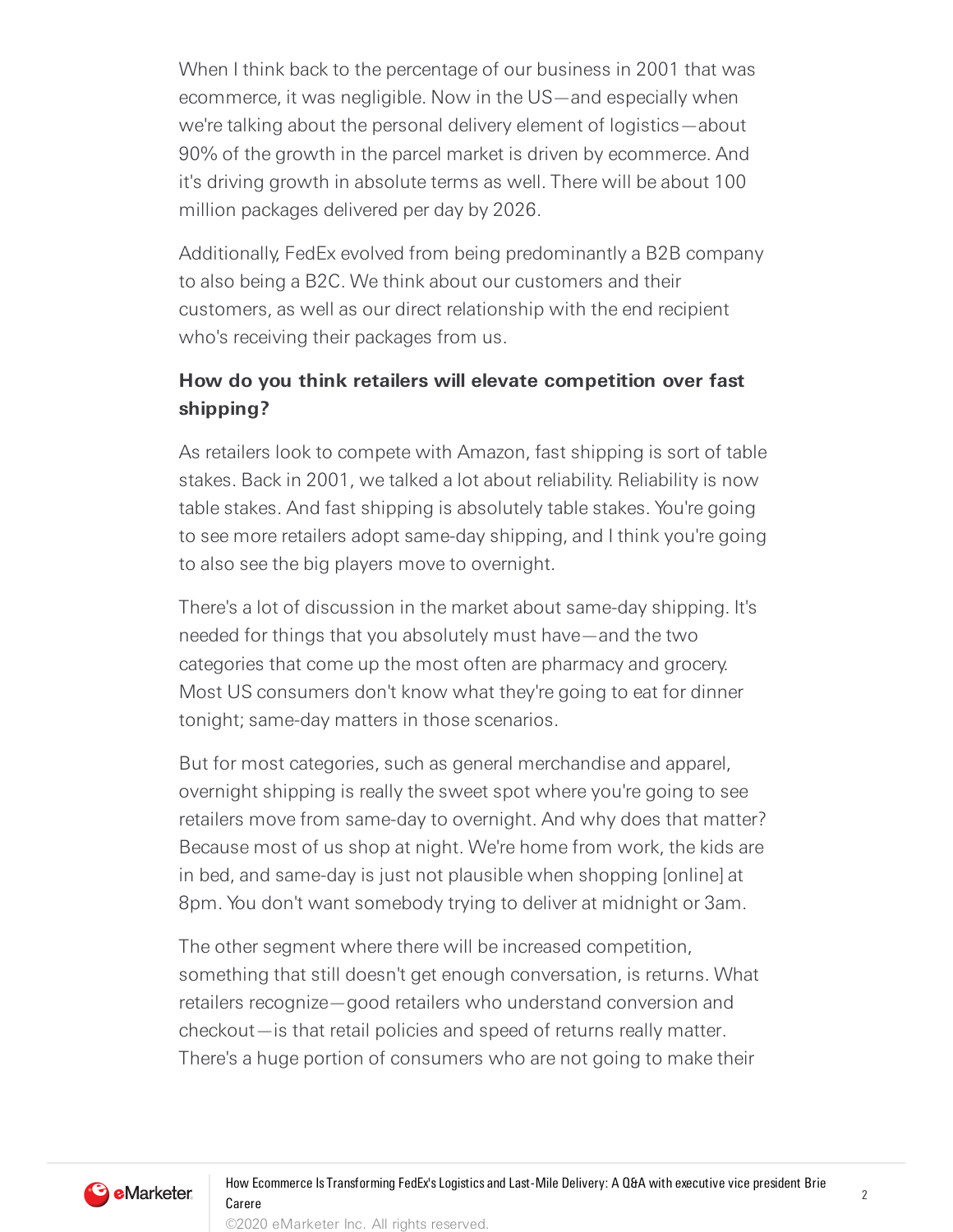next purchase until their money is back on their credit card. Speed of returns matters almost as much as the outbound shipping.

#### **What needs to be done for retailers to get to that frictionless commerce point?**

Every marketer knows that it is far more cost-effective to get more out of their existing customer base than to get new customers. The easiest way to do that in an ecommerce world is to increase their checkout conversion. To do that, you have to remove the frictions on the basics, which are speed of transportation and ease of returns.

And one step further, some of the smarter retailers are taking that return to a shopping cart and making that an exchange moment vs. a return. When a customer tries to make a return online, they get the basic questions: "Is it too small?" "Did you just not like it?" If it's the fit, you should immediately have the return process connected to your inventory, and then ask whether the customer would like to be sent another size. That's frictionless commerce.

One thing we see on the logistics side is consumers needing to have control over that last mile. Whether it's to reschedule a package because they're on vacation, or they want to redirect it to a retail location so their child doesn't see it before Christmas. That's another element of creating frictionless commerce: putting that choice in the hands of your consumer.

## **What is FedEx's strategy following the publicized deterioration of its Amazon partnership, thus making the two competitors?**

Our position is really clear—our business is bigger than ecommerce. We provide services for healthcare, and obviously that's been a huge focus through the coronavirus pandemic since January. But we have a very large and diverse business that also serves aerospace and automotive. We have a huge B2B base that will always be part of who we are and the solutions that we bring to market.

Logistics is bigger than ecommerce—and ecommerce is bigger than any one player. Our goal is to provide solutions for the rest of the ecommerce players. We also have really authentic relationships with small businesses. We have clear alignment and goal congruency; we're

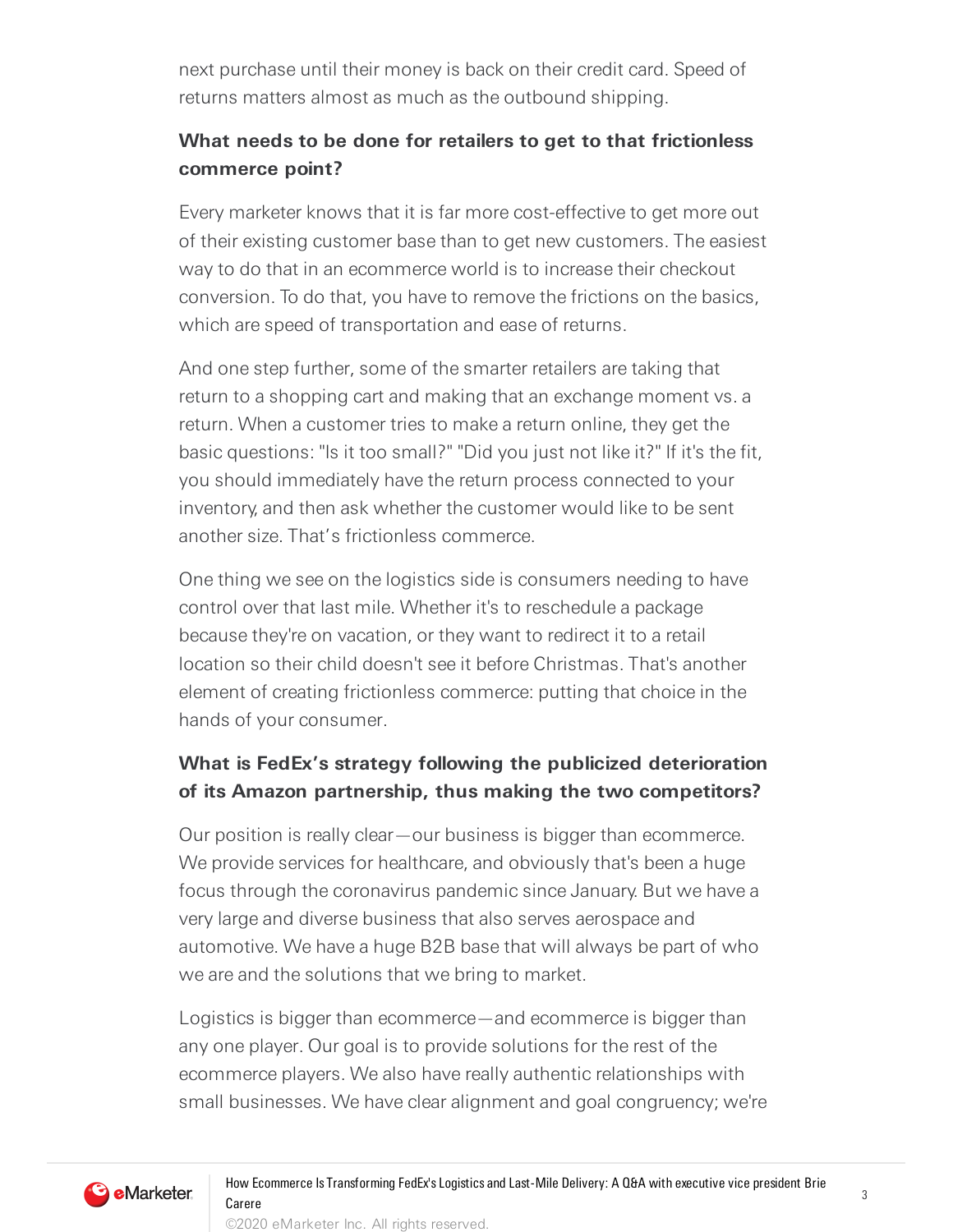never going to compete with our customers. When they succeed, we succeed. That's our strategy: to be the ecommerce leader that supports retailers of all sizes and categories.

## **How has fulfillment and last-mile delivery changed in the past few weeks amid the global pandemic?**

The No. 1 thing that we have seen is an explosion in ecommerce due to the physical store closures. If we thought ecommerce was growing faster before, we're going to see even greater acceleration. My guess is that—and I don't have the data yet to substantiate this—ecommerce growth is going to be led by pharmacy and grocery. From an economic perspective, there's going to be a lot of pressure on certain categories that aren't essentials.

We're also seeing a lot of retailers use their physical stores as fulfillment locations. Those that had been slow adopters to ship from store, they are innovating very quickly to use their in-store inventory.

And as for FedEx, we have this fantastic innovation we're working on, which is a same-day bot known as Roxo. It could play a very efficient role and offer that peace of mind to not have to go into a store during times like what we're experiencing now.

#### **What exactly does Roxo do?**

We unveiled a prototype of the FedEx same-day bot in February 2019. Roxo is a robot that is built on a wheelchair base, which was created by DEKA and its founder, Dean Kamen. It's an autonomous delivery bot that we have been testing across the US for on-demand point-to-point deliveries.

We believe that for anything that can be overnight, route-based deliveries are the most efficient because you get the density. But when consumers need something immediately, we think that Roxo and robotics will be the most efficient way to get it there.

In the future, there could be a fleet of Roxo at a Walgreens, Pizza Hut or Target. Someone who needs a few items for dinner or a mother who's home with a sick child and needs Tylenol could have Roxo deliver right to their door. What's really unique is that it's a hybrid robot and was